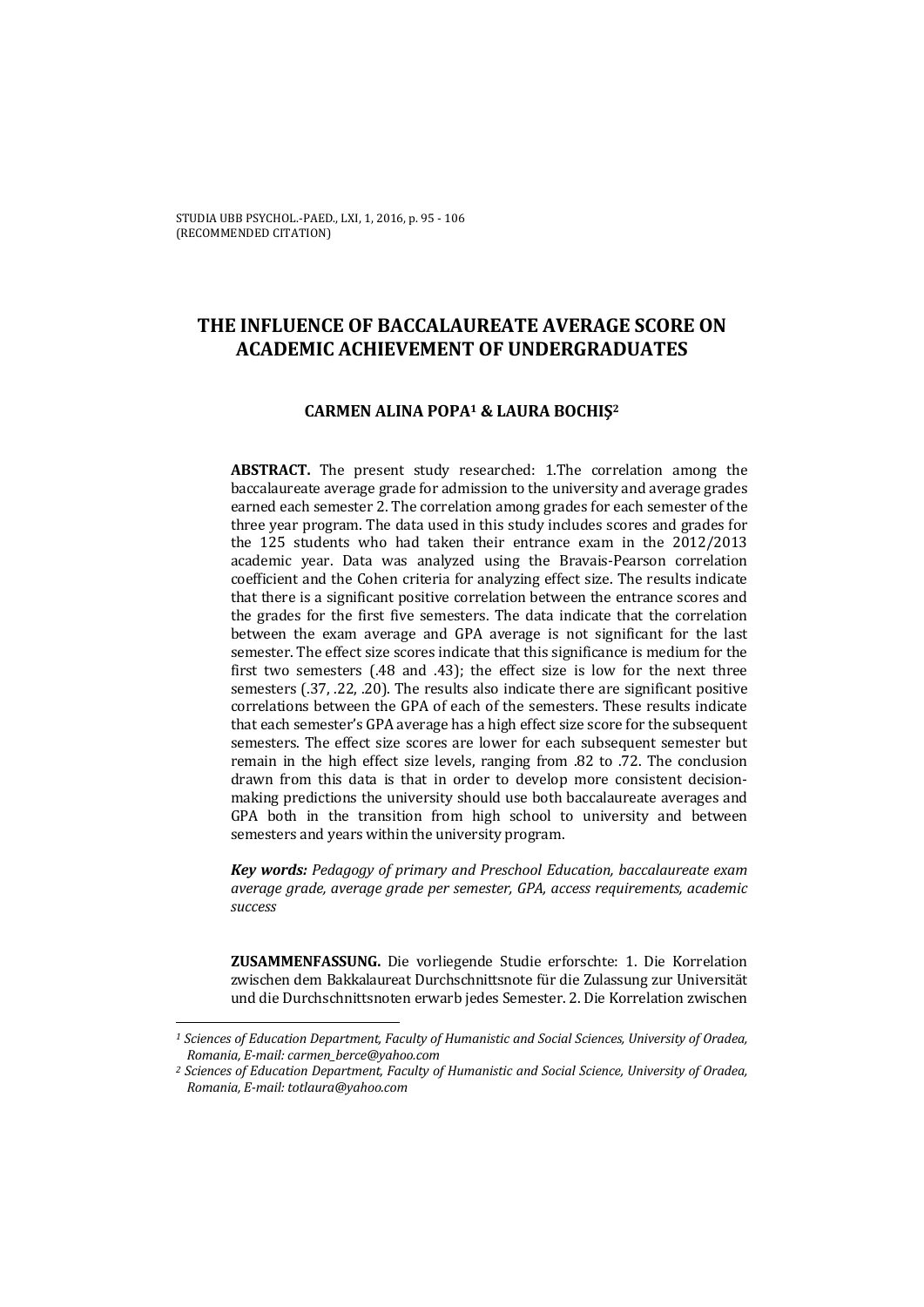den Noten für jedes Semester des Dreijahresprogramm. Die Daten verwendet in dieser Studie umfassen Noten und Wertungen für 125 Studenten, die ihre Aufnahmeprüfung im Studienjahr 2012/2013 übernommen haben. Die Daten wurden mit dem Bravais-Pearson-Korrelationskoeffizient und die Cohen Kriterien für die Effektgröße analysiert. Die Ergebnisse zeigen, dass es eine signifikante positive Korrelation zwischen den Eingangswertungen und die Noten für die ersten fünf Semester gibt. Die Daten zeigen, dass die Korrelation zwischen der Prüfung Durchschnitt und GPA Durchschnitt für das letzte Semester nicht signifikant ist. Die Effektgröße Werte zeigen, dass diese Bedeutung für die ersten beiden Semester Medium ist (0,48 und 0,43); die Effektgröße ist für die nächsten drei Semestern niedrig (0,37, 0,22, 0,20). Die Ergebnisse zeigen auch, dass es eine es signifikante positive Korrelation zwischen der GPA jedes Semester gibt. Diese Ergebnisse zeigen, dass GPA Durchschnitt jedes Semesters eine hohe Effektstärke- Wert für den nachfolgenden Semestern hat. Die Effektgröße Werte sind niedriger für jedes weitere Semester aber bleiben in den hohen Effektgröße Niveaus, von 0,82 bis 0,72. Die Schlussfolgerung anhand diesen Daten ist, dass, um einheitlichere Entscheidungsfindung Prognosen zu entwickeln, sollte die Universität sowohl Bakkalaureat Durchschnittswerte und GPA in den Übergang von Gymnasium zur Universität und zwischen Semester und innerhalb Jahren der Universität Programm verwenden.

*Schlüsselwörter: Pädagogik der Grund- und Vorschulbildung, Abitur-Prüfung Durchschnittsnote, Notendurchschnitt pro Semester, GPA, Zugangsvoraussetzungen, akademischen Erfolg* 

### **Literature Review**

 There have been many attempts to work on retention and graduation rates of university students. Ellucian (n.d.) has pointed out that about 60 percent of students who enter college graduate within six years of entry. The information for two year institutions is even worse. This issue is important for students because according to the 2013 *Digest of Education Statistics*, the National Center for Education Statistics students who graduate from high school earn 70% more than students with a high school diploma. From an ethical standpoint this is an issue for universities that knowingly accept a student body from which 40% will drop out of the university and never return.

 Tinto (1993) has developed the theory that student retention or attrition is based upon factors from both the social and academic life of the student. He also has taken into consideration the ideas of Bean and Eaton (2000) which indicate that student retention is affected by experiences and the environment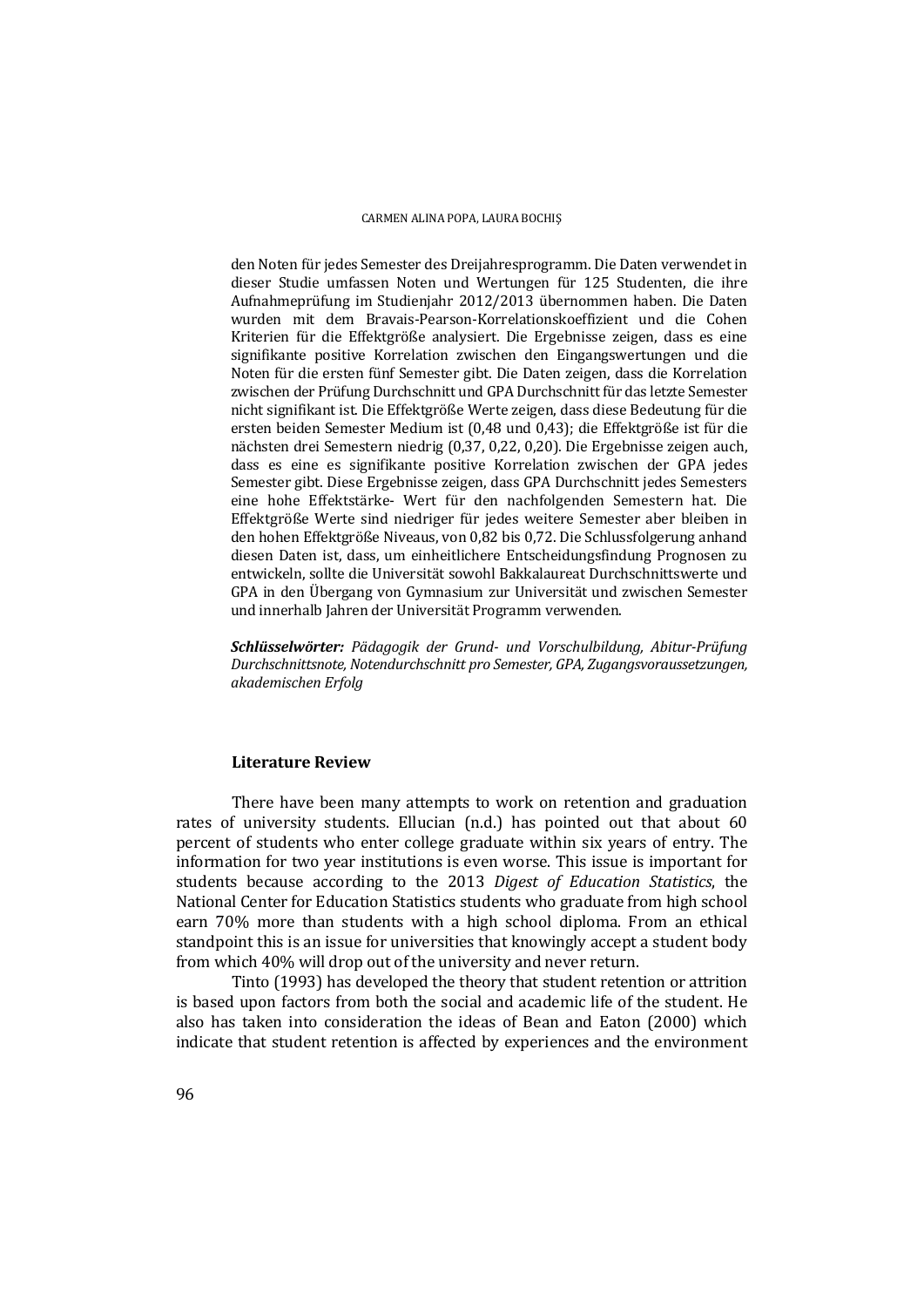outside and inside of the institution. Tinto's (1993) belief is that students who are successful in university learn how to negotiate the transitions into and within the university. In fact he has stated that in order to be successful in schools students separate themselves from their previous lives and fully engage in their university life. Bean (2012) has stated that there are some very common attributes or disadvantages that students who drop out of college tend to possess. He states:

- The highest institutional retention rates in the country are above 95 percent, while the lowest may be only 10 percent;
- Typical graduation rates for elite schools may be 85 percent or higher; for average schools about 50 percent; and for non-elite schools 15 to 25 percent;
- Freshmen are most likely to drop out of school, while seniors are least likely to leave. For an average institution, freshman to sophomore year attrition is about 25 percent; sophomore to junior year attrition is about 12 percent; junior to senior year attrition is about 8 percent; and about 4 percent of seniors might leave school. Roughly half of an incoming class graduates in four to five years. (p. 3).

Students who start from disadvantaged backgrounds have the highest likelihood of dropping out of college. Hosler and Bean (1990) point to the importance of strategically identifying students who are at risk in order to develop programs or processes to help these students to be more successful.

 McKenzie and Schweitzer (2001) indicate that academic success is influenced by multiple factors. These predictive factors include: academic abilities, psychological factors, cognitive traits, and demographic circumstances. The authors not that test scores account for less than half of the variances is student GPA averages. In agreement with Bean and Tinto, the authors point out the importance of looking beyond standardized test scores. In addition McKenzie and Schweitzer point out the fact that attrition cannot be completely attributed to poor grades. In other words, some students with low grades do retain and recover to graduate, while some students with high grades do drop out of university. Both Tinto and McKenzie and Schweitzer agree that factors like satisfaction with the university, financial issues, career goals, and social support are important factors in student retention or attrition. For example, Himelstein (1992) points out that career goal changes in students can negatively affect grades.

 According to Tinto (1993) and Bean (2012) we know that academic success is a positive predictor of student success at the university level. Although there are exceptions the trend is clear that many more students who are successful retain in university and a high percentage of students who struggle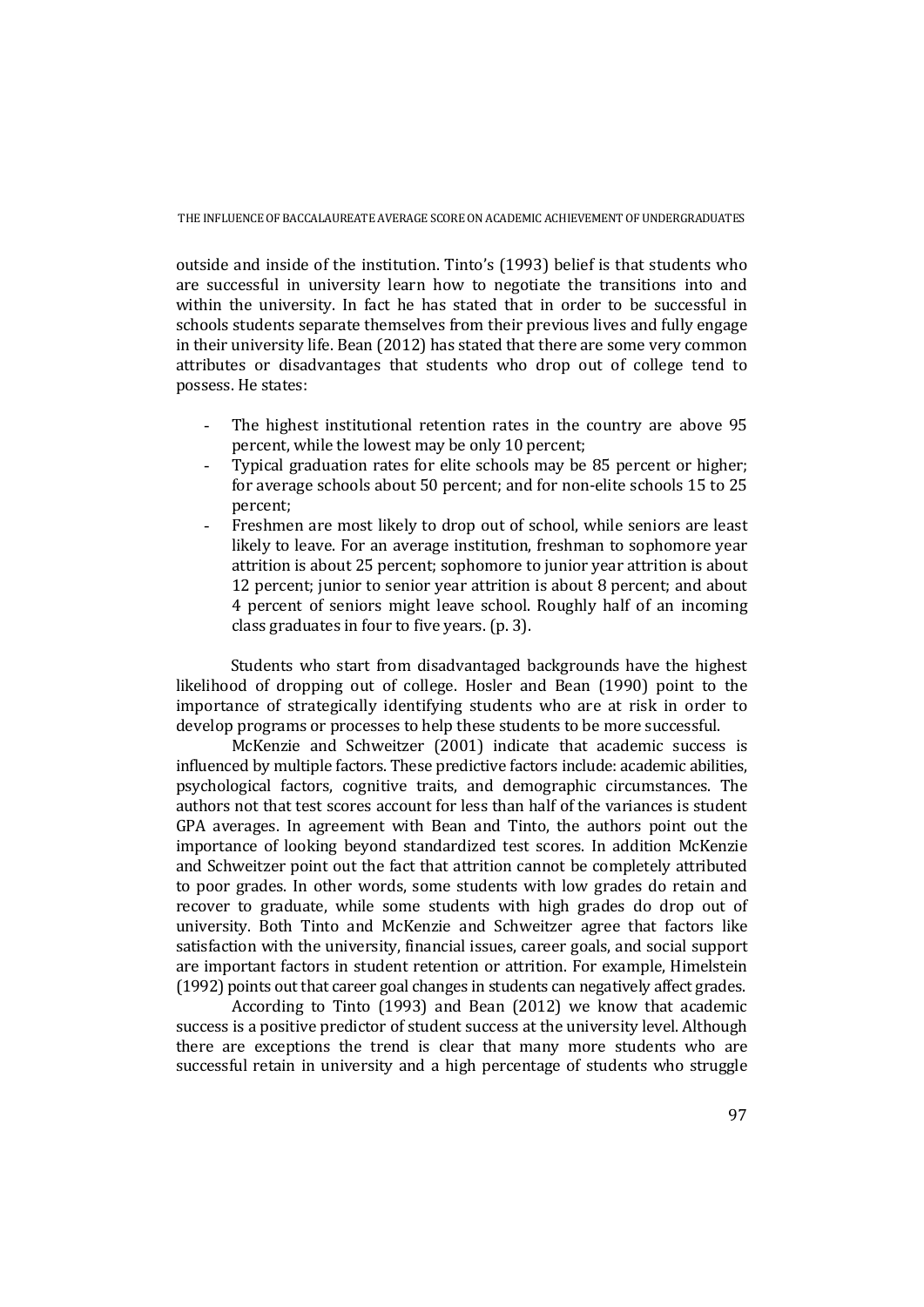leave the university. Both authors agree that universities should develop multifaceted and strategic approaches to help students succeed at university. A common set of procedures would include the following elements: 1. Create a shared vision for student success. 2. Develop a focus on what successful students do. 3. Identify students who might be or are at risk and develop strategic interventions early. 4. Begin with one program at a time and grow strategically. 5. Build bridges across the university and between the university and the outside community. 6. Collect and use data to strategically take action.

 The goal is to identify who needs assistance and develop effective ways to assist students. Additionally, the climate of the university should be a positive and supportive one. The process should be systemic throughout the university. Fitzgerald and Laurian (2012) point out the importance of developing a caring community for student success. Laurian (2015) has demonstrated that students want and need support academically and emotionally from their advisors. Johnson and Fitzgerald (2013) have also displayed the importance of academic and social support for university students both from their professors and their colleagues. In line with Tinto (1993) and Bean (2012) they have indicated the importance of setting the stage for success for all students. Laurian-Fitzgerald, Popa, and Fitzgerald (2015) also found in their research that creating positive habits in relationships among the professor and students and among students in class enhanced academic learning.

 How the university makes its entrance decisions are important for the entire institution. Roşeanu and Drugaş (2012) in their study of university entrance decisions found that high school average grades were more accurate in predicting student success at the university than were the baccalaureate exam scores and grades in high school psychology classes. Their research agrees with the conclusions of Geiser and Santiceles (2007) who state that high school GPAs consistently outperform exam scores in predicting university academic success for first year students. Their research also indicated that high school GPAs also are more effective predictors than test scores throughout students' years at the university. Both sets of researchers agree that the idea that test scores are the best predictors of student success is a misconception. Chamorro-Premuzic and Furnham (2003) have found that personality traits are significantly related to academic achievement for university students. Harackiewicz, Tauer, Barron, and Elliot (2002) in their research found three effective predictors of academic success at the university: academic achievement goals, ability, and high school performance.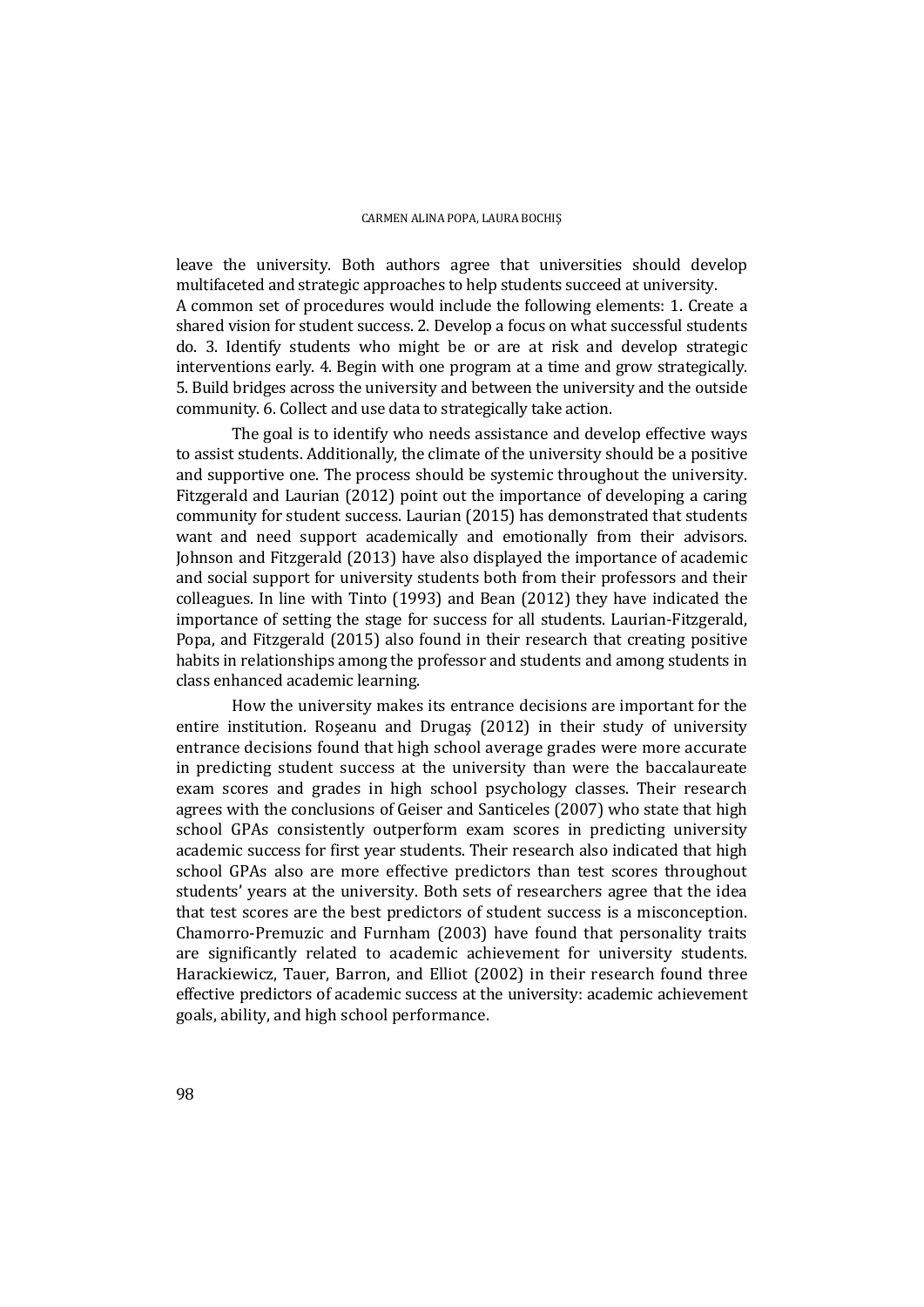## **Research Method**

## *Goal*

 The study aims to determine if the correlational relationship among college entrance scores (bacalaureate exam average score) and average grades per each of the three academic years for the *Pedagogy of Primary and Preschool Education (PPPE)* study program. Additionally, this study aims to determine the correlational relationships among grades within each of the semesters of the program.

### *Subjects*

 The data gathered for this study was developed from the bacalaureate exam average scores and semester averages for 125 students in the education department from the University of Oradea, Faculty of Social and Humanistic Sciences, specialization of PPPE at both modes of education, full-time learning in Oradea (N=62) and in Beiuş (N=42) and blended weekend classes (N=21) who had taken their entrance exams in 2012-2013 academic year and who passed each semester of the three academic years.

### *Method*

Data analysis and interpretation were conducted based on the entrance exam scores and GPA averages for students that managed to get all the necessary number of credits per each semester. The entrance exam class average and each semester class GPA average were reviewed and compared to each other for each of six semesters of the program. These scores were analyzed using the Bravais-Pearson correlation coefficient for significance and the Cohen criteria for analyzing effect size. According the Bravais-Pearson scores below .05 are considered to be significant. According to Cohen's criteria, scores from the Bravais-Pearson of .32 and lower are considered to have a low effect size. Scores between .33 and .55 are considered to have a medium effect size. Scores between .56 and 1 are considered to have a high effect size.

## **Results**

Research data were analyzed for significance using the Bravais-Pearson's correlation coefficient, after the conditions of conducting it had been verified. The conditions of verifying included a determination of the normal curve distribution, which was checked by Kolmogorov-Smirnov Z test.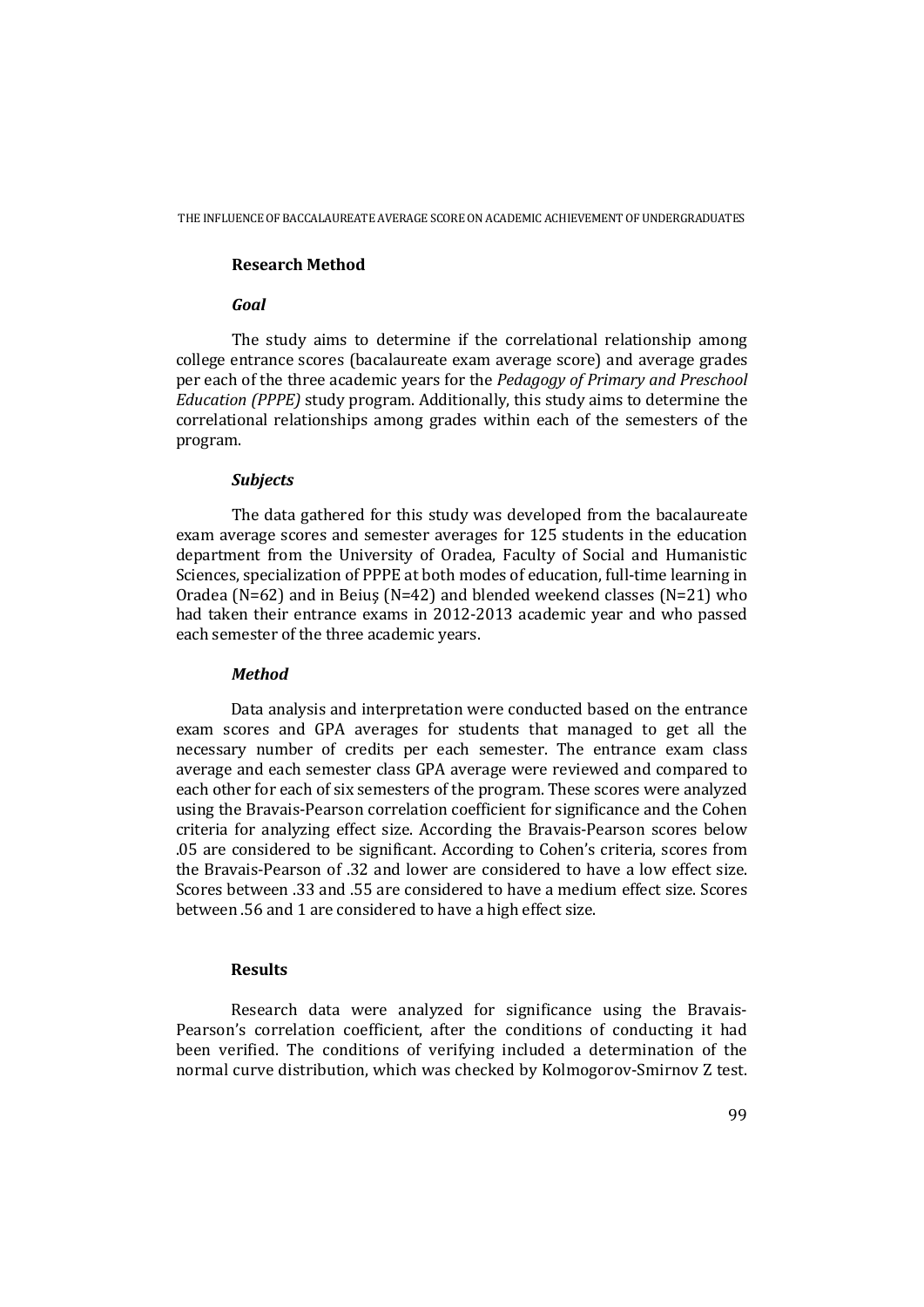The results for the baccalaureate average exam grade used for entrance requirements as well as the academic results per each semester of the three academic years resulted in scores for both modes of education that were at a significance threshold higher than the critical value of .05.

Data analysis for Bravais-Pearson's correlation coefficient show there is a significant positive correlation between the entrance scores and the academic results at the end of each the first five study semester. There was no significant correlation between entrance scores and the results of the last semester of the 3rd year of study (see Table 1).

In relation to Cohen's criteria (1988), the relationship between variables has a medium effect size for the correlations between exam average and the first three semesters that have statistically significant results (see Table 1). The effect size for the fourth and fifth semesters is low. The sixth semester correlation to the exam average is not significant. By calculating  $R<sup>2</sup>$  coefficient of determination, we can state that baccalaureate-average-score variable explain the variance of average grades per semester: 23% of it in the 1st sem. ( $r=479$ , df=120, p<.001), 18% in the 2<sup>nd</sup> sem. (r=.432, df=123, p<.001), and the percentages are lower and lower with each of the following semesters – 13% in the  $3<sup>rd</sup>$  sem. (r=.432, df=123, p<.001), 4% in the  $4<sup>th</sup>$  sem. (r=.223, df=110, p=.009) and 2% in the 5<sup>th</sup> sem. (r=.204, df=111, p=.015).

There are positive correlations between the academic results of each of the semesters of the three academic years (see Table 1). The academic average grade per 1st semester significantly and positively correlates with the average grades obtained in each of the other five semesters. Thus, 68,3% of the variance of the 2nd semester results is explained by the 1st semester results (r=.827, df=121, p<.001), 62,4% in the 3rd semester (r=.790, df=109, p<.001), 50,4% in the 4<sup>th</sup> semester (r=.71, df=108, p<.001), 37,6% in the 5<sup>th</sup> semester  $(r=.614, df=111, p<.001)$ , and 27,5% in the 6<sup>th</sup> semester (r=.525, df=110, p<.001).

Similar results are encountered with the correlations between average grades per semesters (see Table 1). We noticed there are higher R2 coefficients of determination between the average grades of a semester with the previous semester (except the 3rd semester with the 4th semester), which means the variability of one semester's results is explained in a higher proportion by the results obtained in the previous semester. Thus, when associating average grades per 5<sup>th</sup> semester with those per 6<sup>th</sup> semester, there is  $R^2 = 517$  (51,7% of the variance of results in the 6<sup>th</sup> semester is explained by the grades obtained in the 5<sup>th</sup> semester) as compared to R<sup>2</sup>=.275 in the 1<sup>st</sup> semester (27,5% of the variance of results in the 6th semester is explained by the grades obtained in the 1st semester).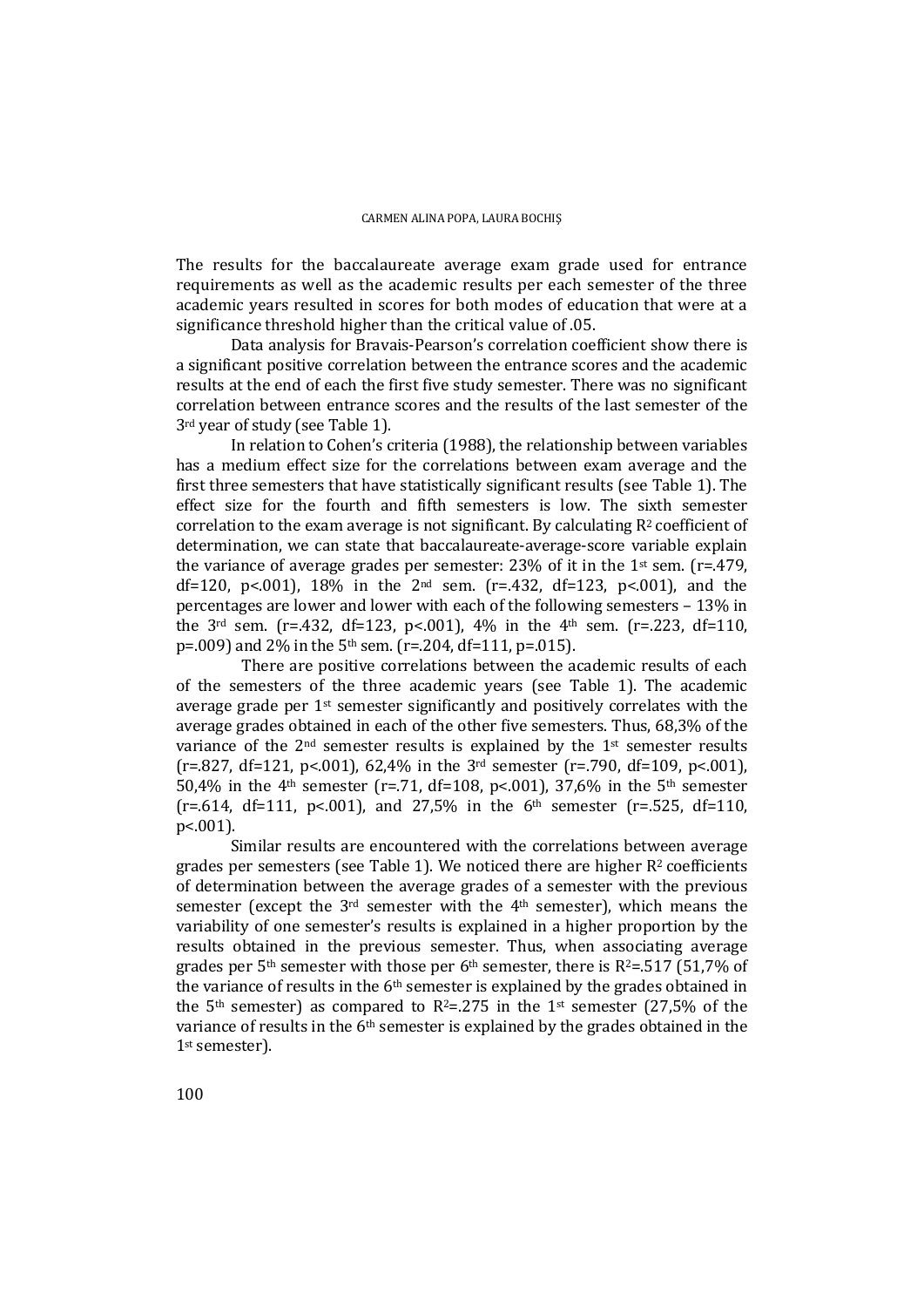|                    |                 | $1$ sty_ $1$ <sup>st</sup> | $1$ sty_ $2nd$ | $2ndy_3^{rd}$ | $2ndy_4$ <sup>th</sup> | $3$ rdy_ $5th$ | 3rdy_6th |
|--------------------|-----------------|----------------------------|----------------|---------------|------------------------|----------------|----------|
|                    |                 |                            |                |               |                        |                |          |
|                    |                 | sem_av.                    | sem_av.        | sem_av.       | sem_av.                | sem_av.        | sem_av.  |
|                    |                 | grades                     | grades         | grades        | grades                 | grades         | grades   |
| Pearson            | entrance_       | .479**                     | $.432**$       | $.372**$      | $.223**$               | $.204*$        | .149     |
| Correlation        | exam_av.        |                            |                |               |                        |                |          |
| Sig.               |                 | .000                       | .000           | .000          | .009                   | .015           | .059     |
| <b>Effect Size</b> |                 | Medium                     | Medium         | Medium        | Low                    | Low            | Low      |
| Pearson            | $1sty-1st$      |                            | $.827**$       | $.790**$      | $.710**$               | $.614**$       | $.525**$ |
| Correlation        | sem_av.         |                            |                |               |                        |                |          |
| Sig.               | grades          |                            | .000           | .000          | .000                   | .000           | .000     |
| <b>Effect Size</b> |                 |                            | High           | High          | High                   | High           | Med.     |
| Pearson            | $1sty-2nd$      |                            |                | $.763**$      | $.650**$               | $.717**$       | $.522**$ |
| Correlation        | sem_av.         |                            |                |               |                        |                |          |
| Sig.               | grades          |                            |                | .000          | .000                   | .000           | .000     |
| <b>Effect Size</b> |                 |                            |                | High          | High                   | High           | Med.     |
| Pearson            | $2ndy_3$ rd     |                            |                |               | $.734**$               | $.811**$       | $.681**$ |
| Correlation        | sem_av.         |                            |                |               |                        |                |          |
| Sig.               | grades          |                            |                |               | .000                   | .000           | .000     |
| <b>Effect Size</b> |                 |                            |                |               | High                   | High           | High     |
| Pearson            | $2ndy_4th$      |                            |                |               |                        | $.759**$       | $.716**$ |
| Correlation        | sem_av.         |                            |                |               |                        |                |          |
| Sig.               | grades          |                            |                |               |                        | .000           | .000     |
| <b>Effect Size</b> |                 |                            |                |               |                        | High           | High     |
| Pearson            | $3$ rdy_ $5$ th |                            |                |               |                        |                | $.719**$ |
| Correlation        | sem_av.         |                            |                |               |                        |                |          |
| Sig.               | grades          |                            |                |               |                        |                | .000     |
| <b>Effect Size</b> |                 |                            |                |               |                        |                | High     |

**Table 1.** Pearson's correlation coefficients for college-entrance-average-grade and average-grades-per-semesters-and-academic-years variables

When the data is disaggregated by the mode of program there are some interesting differences (see Table 2). Data analysis for students enrolled in the full-time learning mode of education show there is a significantly positive correlation between college entrance scores and average grades per 1st semester (r=.420, df=99, p<.001), per 2nd semester (r=.354, df=99, p<.001), per  $3<sup>rd</sup>$  semester (r=.317, df=92, p=.002), and for the  $5<sup>th</sup>$  semester (r=.208, df=91, p=.045), but not for the other two semesters (correlation between baccalaureate average grade and average grade per 4<sup>th</sup> semester r=.193, df=91, p=.064, correlation between baccalaureate average grade and average grade per 6th semester r=.152, df=92, p=.143).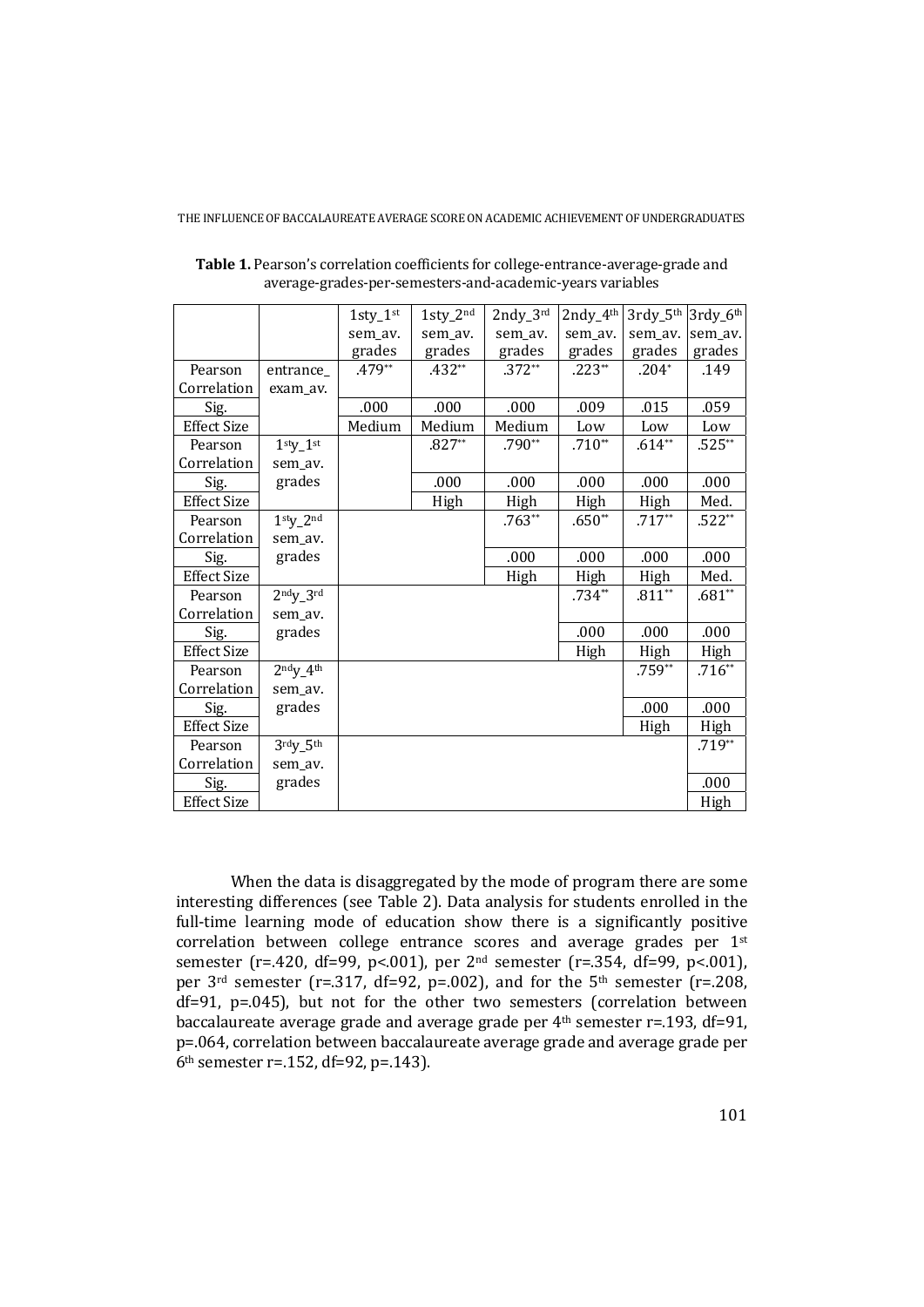According to Cohen's criteria (1988) for effect size, the relationship between variables has a medium effect size for the semester one and two correlations that have statistically significant results (see Table 2). The other two statistically significant correlations have a low effect size (semesters three and five). By calculating  $R^2$  coefficients of determination, we can state that the baccalaureate-average-score variable explains the variance of average grades per semester only in low percentages: 17,6% of the results in the 1st semester, 12,5% in the 2<sup>nd</sup> semester, 10% in the 3<sup>rd</sup> semester, and 4,3% in the 5<sup>th</sup> semester.

|            |                    | $1sty-1st$ | $1sty-2nd$ | $2ndy-3rd$ | $2ndy - 4th$ | $3rdy_5th$ | $3rdy_6th$ |
|------------|--------------------|------------|------------|------------|--------------|------------|------------|
|            |                    | sem_av.    | sem_av.    | sem_av.    | sem_av.      | sem_av.    | sem_av.    |
|            |                    | grades     | grades     | grades     | grades       | grades     | grades     |
| entrance_a | Pearson            | $.420**$   | $.354**$   | $.317***$  | .193         | $.208*$    | .152       |
| v.grades   | Correlation        |            |            |            |              |            |            |
| for full-  | Sig.               | .000       | .000       | .002       | .064         | .045       | .143       |
| time       | <b>Effect Size</b> | Medium     | Medium     | Low        | Low          | Low        | Low        |
| learning   |                    |            |            |            |              |            |            |
| $1stV-1st$ | Pearson            |            | $.818**$   | $.781**$   | $.690**$     | $.657**$   | $.521**$   |
| sem_av.    | Correlation        |            |            |            |              |            |            |
| grades     | Sig.               |            | .000       | .000       | .000         | .000       | .000       |
|            | <b>Effect Size</b> |            | High       | High       | High         | High       | Medium     |
| $1sty-2nd$ | Pearson            |            |            | $.779**$   | $.630**$     | $.771**$   | $.569**$   |
| sem_av.    | Correlation        |            |            |            |              |            |            |
| grades     | Sig.               |            |            | .000       | .000         | .000       | .000       |
|            | <b>Effect Size</b> |            |            | High       | High         | High       | High       |
| $2ndy-3rd$ | Pearson            |            |            |            | .795**       | $.833**$   | $.719**$   |
| sem_av.    | Correlation        |            |            |            |              |            |            |
| grades     | Sig.               |            |            |            | .000         | .000       | .000       |
|            | <b>Effect Size</b> |            |            |            | High         | High       | High       |
| $2ndy_4th$ | Pearson            |            |            |            |              | $.756**$   | $.725**$   |
| sem_av.    | Correlation        |            |            |            |              |            |            |
| grades     | Sig.               |            |            |            |              | .000       | .000       |
|            | <b>Effect Size</b> |            |            |            |              | High       | High       |
| $3rdy_5th$ | Pearson            |            |            |            |              |            | $.721**$   |
| sem_av.    | Correlation        |            |            |            |              |            |            |
| grades     | Sig.               |            |            |            |              |            | .000       |
|            | <b>Effect Size</b> |            |            |            |              |            | High       |

**Table 2.** Pearson's correlation coefficients for college-entrance-average-grade and average-grades-per-semesters-and-academic-years variables for full-time learning students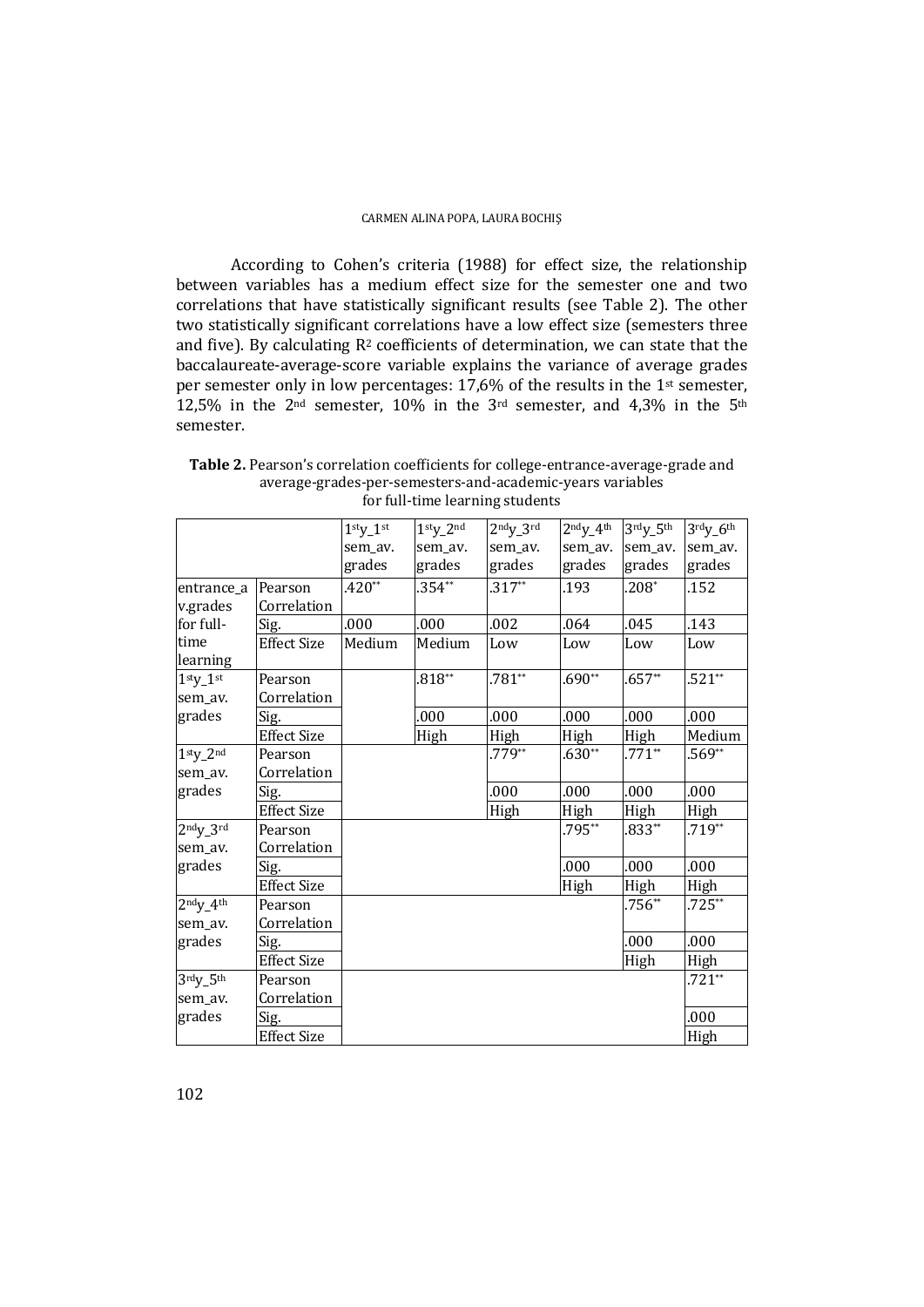Data analysis for Bravais-Pearson's correlation coefficient for blended weekend classes mode of education show there is a significant positive correlation between the entrance scores and the average grades per 1st semester (r=.704, df=18, p<.001), per 2<sup>nd</sup> semester (r=.766, df=22, p<.001), and 3<sup>rd</sup> semester (r=.589, df=22, p<.001), but not for the other semesters (see Table 3).

In relation to Cohen's criteria (1988) for the weekend classes, the data indicate that the relationship between variables has a high effect size for all three correlations statistically significant results (semesters one, two, and three). By calculating R2 coefficients of determination, we can state that baccalaureateaverage-score variable explains the variance of average grades per semester in proportion of 48% in the 1st semester, 58% in the 2nd semester, and 34% in the 3<sup>rd</sup>. There were no statistically significant results for the correlations between baccalaureate average grade and the average grades per the next three semesters; but there were also relationships of positive association between the grades of one semester with the previous semester (see Table 3).

|                                        |                    | $1sty_1st$ | $1stV$ 2nd | $2ndV$ $3rd$ | $2ndV$ 4 <sup>th</sup> | $3$ rdy $5$ th | $3$ rdy_ $6$ <sup>th</sup> |
|----------------------------------------|--------------------|------------|------------|--------------|------------------------|----------------|----------------------------|
|                                        |                    | sem_av.    | sem av.    | sem av.      | sem av.                | sem av.        | sem_av.                    |
|                                        |                    | grades     | grades     | grades       | grades                 | grades         | grades                     |
| entrance_av.                           | Pearson            | $.704**$   | $.766**$   | $.589**$     | .300                   | .193           | .128                       |
| grades for                             | Correlation        |            |            |              |                        |                |                            |
| blended                                | Sig.               | .000       | .000       | .002         | .212                   | .415           | .612                       |
| weekend<br>classes                     | <b>Effect Size</b> | High       | High       | High         | Low                    | Low            | Low                        |
| $1sty_1st$                             | Pearson            |            | $.894**$   | $.848**$     | $.792**$               | $.532*$        | $.568*$                    |
| sem_av.grades                          | Correlation        |            |            |              |                        |                |                            |
|                                        | Sig.               |            | .000       | .000         | .000                   | .013           | .011                       |
|                                        | <b>Effect Size</b> |            | High       | High         | High                   | Medium         | High                       |
| $1sty_2nd$                             | Pearson            |            |            | $.853**$     | $.650**$               | $.568**$       | .416                       |
| sem_av.grades                          | Correlation        |            |            |              |                        |                |                            |
|                                        | Sig.               |            |            | .000         | .001                   | .007           | .061                       |
|                                        | <b>Effect Size</b> |            |            | High         | High                   | High           | Medium                     |
| 2 <sup>nd</sup> y_3 <sup>rd</sup> sem_ | Pearson            |            |            |              | $.650**$               | $.742**$       | $.500*$                    |
| av.grades                              | Correlation        |            |            |              |                        |                |                            |
|                                        | Sig.               |            |            |              | .003                   | .000           | .041                       |
|                                        | <b>Effect Size</b> |            |            |              | High                   | High           | Medium                     |
| $2^{nd}V_4$ th                         | Pearson            |            |            |              |                        | $.821**$       | $.767**$                   |
| sem_av.grades                          | Correlation        |            |            |              |                        |                |                            |
|                                        | Sig.               |            |            |              |                        | .000           | .000                       |
|                                        | <b>Effect Size</b> |            |            |              |                        | High           | High                       |
| $3$ rdy_5th                            | Pearson            |            |            |              |                        |                | $.731**$                   |
| sem_av.grades                          | Correlation        |            |            |              |                        |                |                            |
|                                        | Sig.               |            |            |              |                        |                | .000                       |
|                                        | <b>Effect Size</b> |            |            |              |                        |                | High                       |

**Table 3.** Pearson's correlation coefficients for college-entrance-average-grade and average-grades-per-semesters-and-academic-years variables for blended weekend classes students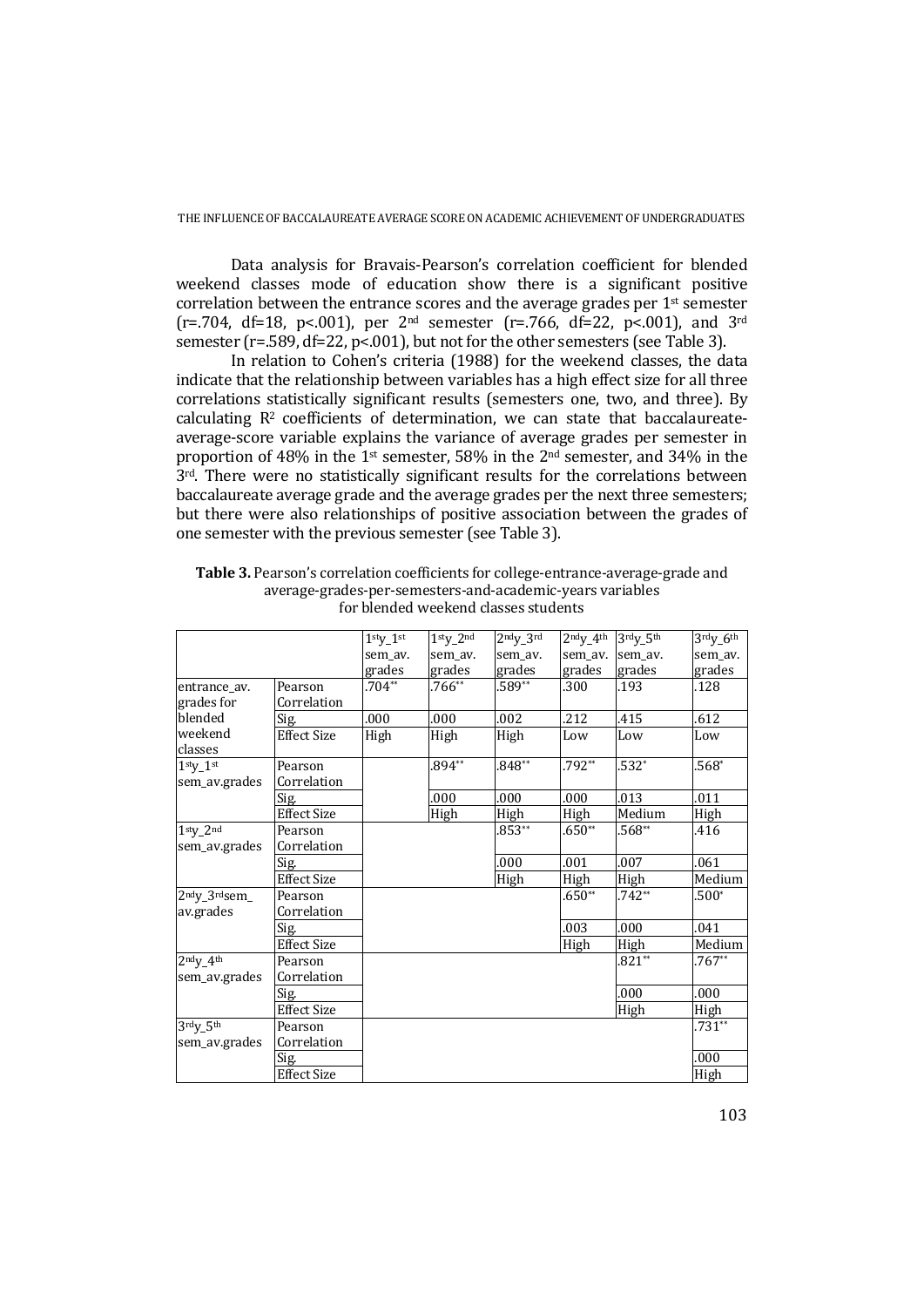### **Conclusions**

 After analyzing the research data for the entire population of PPPE students from the University of Oradea who had been successful in completing their programs, we reached the conclusion that there is a positive relationship between the baccalaureate average exam scores and the average grades per the first five semesters of university. But the effect sizes at the end of each of these five semesters were medium for first three semesters and low for the last three semesters. This means that using the exam average to predict success in the university is moderate to low. When analyzing the GPA averages for the students in each semester we found the effect sizes to be significantly higher than those of the entrance exam averages. This means that the predictive value of each semester's grades is more accurate and significant than are the exam averages.

 From these results we have determined that only using the exam scores for entrance into the university has a moderate to low chance of predicting which students will succeed academically at the university. It appears that using grades might lend more accuracy to the entrance requirements because they consist of multiple elements of the academic lives of our students: work ethic, collaborative abilities, learning abilities, dedication to task, resilience, motivation, etc. It appears that by combining examination scores with GPA would enhance the ability of the university to more accurately develop the student body. We also believe that it might enhance the process more significantly to also incorporate teacher recommendations the entrance materials for potential students. People who know the attitudes, aptitudes, work ethic, resilience, motivation, and other important qualities of their students would give the university vital information about our potential students.

 Another conclusion drawn from this research is the importance of success for students each semester. Since the highest level of prediction found in this study was the GPA from the previous semester we believe that we as a university system might be able to take advantage of that relationship. Since students face different challenges each year, the university might develop a multifaceted approach for our work students. For example, first year students who are transitioning into college have very different issues and needs than do third year students who are excited to transition out of the university into the next stages of their lives. Students in the weekend program have different needs than do students in the day full-time program. The important point here is to contemplate what kinds of procedures would be worthwhile to develop in order to give our students the greatest chance of success in the university and in their careers. In alignment the Bologna agreement we agree that creating a student-centered climate built upon success would benefit all constituencies in the university.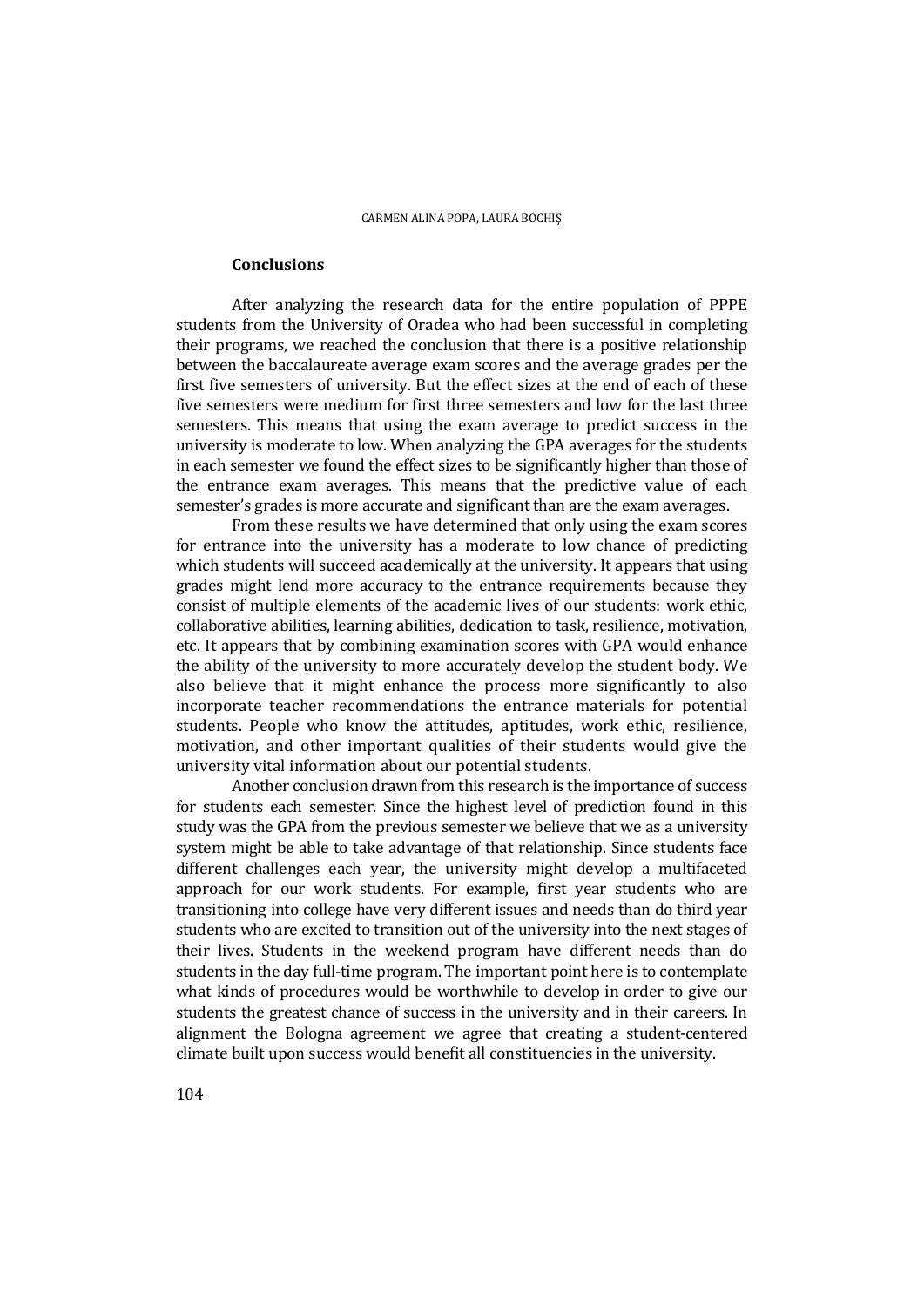We recommend that further study be investigated in relation to the effectiveness of entrance requirements to the university. Since relying on the average score for the baccalaureate exam demonstrates medium to low predictive capacity, it would make sense to investigate ways to add to these scores for entrance requirements. There are obviously more factors to academic success than a single score can demonstrate. Harackiewicz, Tauer, Barron, and Elliot (2002) recommend from their research that universities consider a multiple goals perspective in working toward student interest and success. The results of our study agree with their conclusions.

Our findings support the idea that baccalaureate average grade of PPPE students in blended weekend classes determines with an average intensity the variance of their results in the first year of study. However, these grades should be rather carefully interpreted because of the low number of subjects.

Because there were high coefficients of determination for the correlations between average grades per semesters, the uttermost finding is that baccalaureate average score is not an only indicator to further influence academic grades in college. A further on study based on regression analysis with variables like: type of graduated high school, average grades in specific school subjects (Pedagogy, Psychology, Special Psycho-pedagogy) or assessment of skills (diction, Arts, Music) or of student activities interest (Holland Questionnaire) could give additional information on variables that could explain academic performance or failure of PPPE students.

## **REFERENCES**

- Bean, J. (2012). *College Student Retention Defining Student Retention, A Profile of Successful Institutions and Students, Theories of Student Departure* retrieved from: *http://www.se.edu/dept/native-american-center/files/2012/04/College-Student-Retention-Defining-Student-Retention-A-Profile-of-Successful-Institutions.pdf*
- Bean, J. & Eaton, S.B. (2000). A Psychological Model of College Student Retention. In *Rethinking the Departure Puzzle: New Theory and Research on College Student Retention*. Ed. John M. Braxton. Nashville, TN: Vanderbilt University Press.
- Chamorro-Premuzic, T. & Furnham, A. (2003). Personality traits and academic examination performance. *European Journal of Personality.*V. 17, Issue 3.
- Cohen, J. (1988). *Statistical Power Analysis for the BehavioralSciences*. Lawrence Erlbaum Associates, Inc.
- Fitzgerald, C. & Laurian, S. (2013). Caring Our Way to More Effective Learning. *Procedia-Social and Behavioral Sciences*. V. 76.